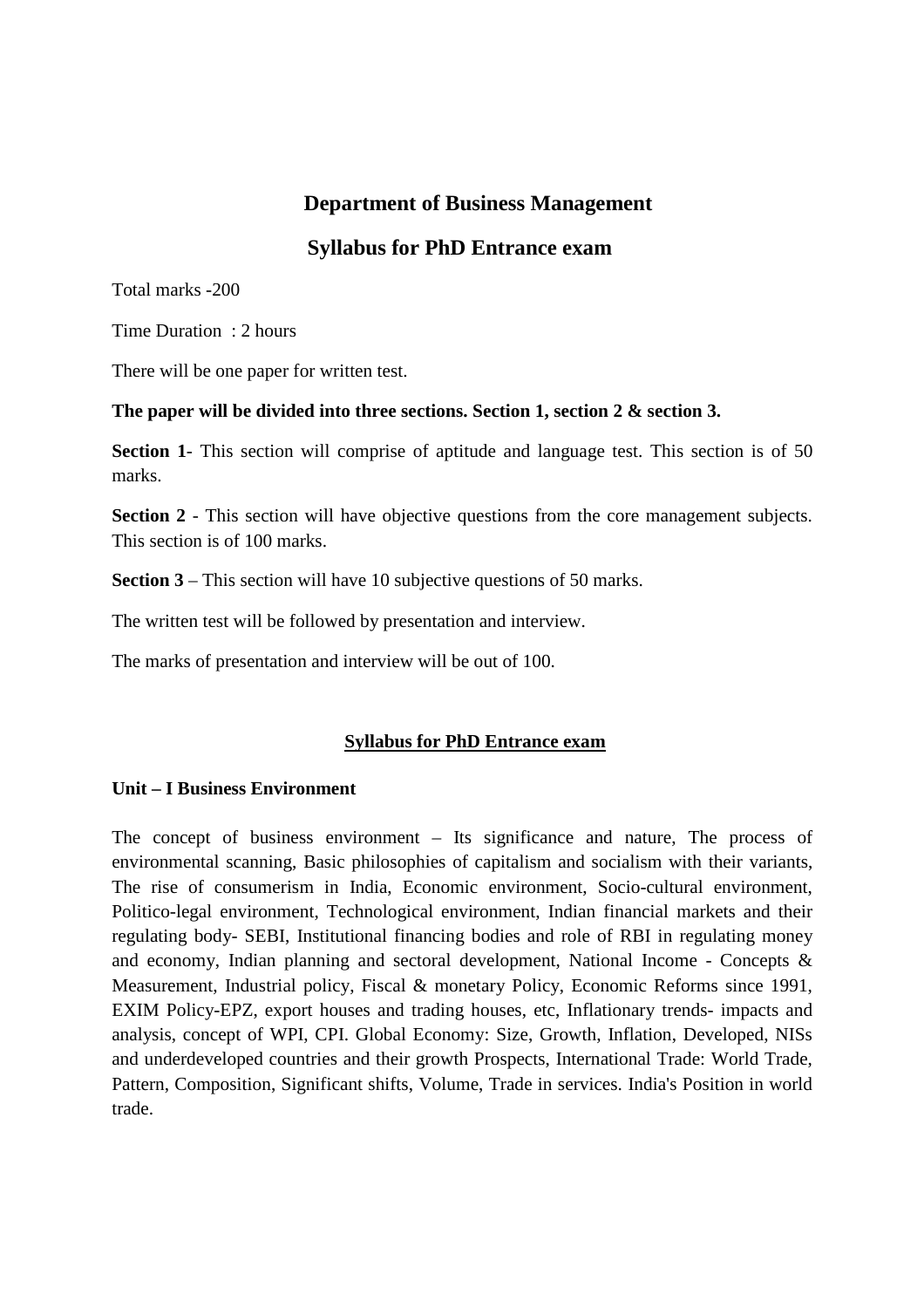# **Unit – II Organisational behaviour**

The concept and significance of organisational behaviour – Skills and Roles in an organisation – Classical, Neo – Classical and Modern Theories of Organisational Structure – Organisational Design – Understanding and Managing individual behaviour personality – Perception – Values – Attitudes – Learning – Motivation.

Understanding and Managing Group Behaviour, Processes – Inter – personal and group dynamics – Communication – Leadership – Managing change – Managing conflicts, Organisational Development.

### **Unit – III Human Resource Management**

Concepts and perspectives in HRM; HRM in changing environment, Human Resource Planning – Objectives, Process and Techniques, Job analysis – Job Description, Selecting Human Resources. Induction, Training and Development. Exit policy and Implications. Performance Appraisal and Evaluation, Potential Assessment, Job Evaluation, Wage Determination, Industrial Relations and Trade Unions, Dispute Resolution and Grievance Management, Labour Welfare and Social Security Measures.

### **Unit – IV Financial Management**

Nature and Scope, Valuation Concepts and Valuation of Securities, Capital Budgeting Decisions – Risk Analysis, Capital Structure and Cost of Capital, Dividend Policy – Determinants, Long – Term and Short – Term Financing Instruments, Mergers and Acquisitions.

### **Unit – V Marketing Management**

Marketing Environment and Environment Scanning; Marketing Information Systems and Marketing Research; Understanding Consumer and Industrial Markets; Demand Measurement and Forecasting; Market Segmentation – Targeting and Positioning; Product Decisions, Product mix, Product Life Cycle; New Product Development; Branding and Packaging; Pricing Methods and Strategies. Promotion Decisions – Promotion mix; Advertising; Personal Selling; Channel Management; Vertical Marketing Systems; Evaluation and Control of Marketing Effort; Marketing of Services; Customer Relation Management; Uses of Internet as a Marketing Medium – Other related issues like branding, market development, Advertising and retailing on the net. New issues in Marketing.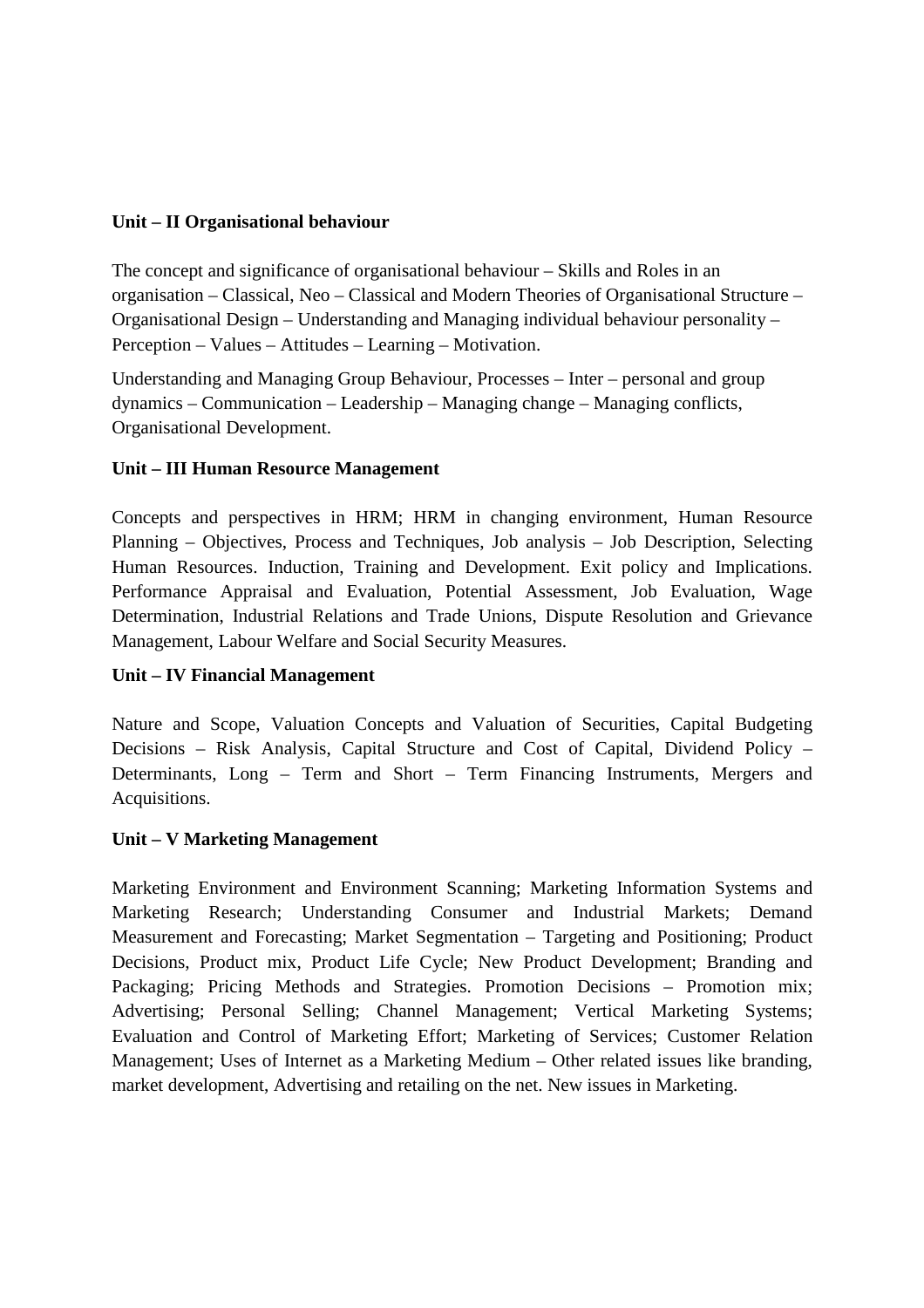#### **Unit – VI Production Management**

Role and Scope of Production Management; Faculty Location; Layout Planning and Analysis; Production Planning and Control – Production Process Analysis; Demand Forecasting for Operations; Determinants of Product mix; Production Scheduling; Work measurement; Time and Motion Study; Statistical Quality Control. Role and Scope of Operations Research; Linear Programming; Sensitivity Analysis; Duality; Transportation Model; Inventory Control; Queuing Theory; Decision Theory; Markov Analysis; PERT / CPM.

Basic Concept of Total Quality Management, Principles of total quality management, Objectives.Models and Process. Quality Management Philosophies, Tools for Management Process, Strategic Planning and sustaining total quality.Benchmarking,Six Sigma and Business Process Re-engineering.

### **Unit – VII Quantitative methods & Techniques**

Overview of Statistics, Classifying Data to convey meaning, Measures of Central Tendency – Mean, Median & Mode, Measures of Variation – Range, Average Deviation, Standard Deviation, Probability Theory; Probability distributions – Binomial, Poisson, Normal and Exponential; Correlation and Regression analysis; Sampling theory; Sampling distributions; Tests of Hypothesis; Large and small samples; t z, F, Chi – square tests.

Use of Computers in Managerial applications; Technology issues and Data processing in organizations; Information systems; MIS and Decision making; System analysis and design; Trends in Information Technology; Internet and Internet – based applications.

#### **Unit – VIII Strategic Management**

Concept of Corporate Strategy; Components of Strategy Formulation; Ansoffs Growth Vector; BCG Model; Porter's Generic Strategies; Competitor Analysis; Strategic Dimensions and Group Mapping; Industry Analysis; Strategies in Industry Evolution, Fragmentation, Maturity, and decline.

Competitive strategy and Corporate Strategy; Trans nationalization of World Economy; Managing Cultural Diversity; Global Entry Strategies; Globalisation of Financial System and Services; Managing International Business; Competitive Advantage of Nations; RTP and WTO.corporate governance, theories of corporate governance, composition of board, procedures and principles of good governance, governance reforms in India.